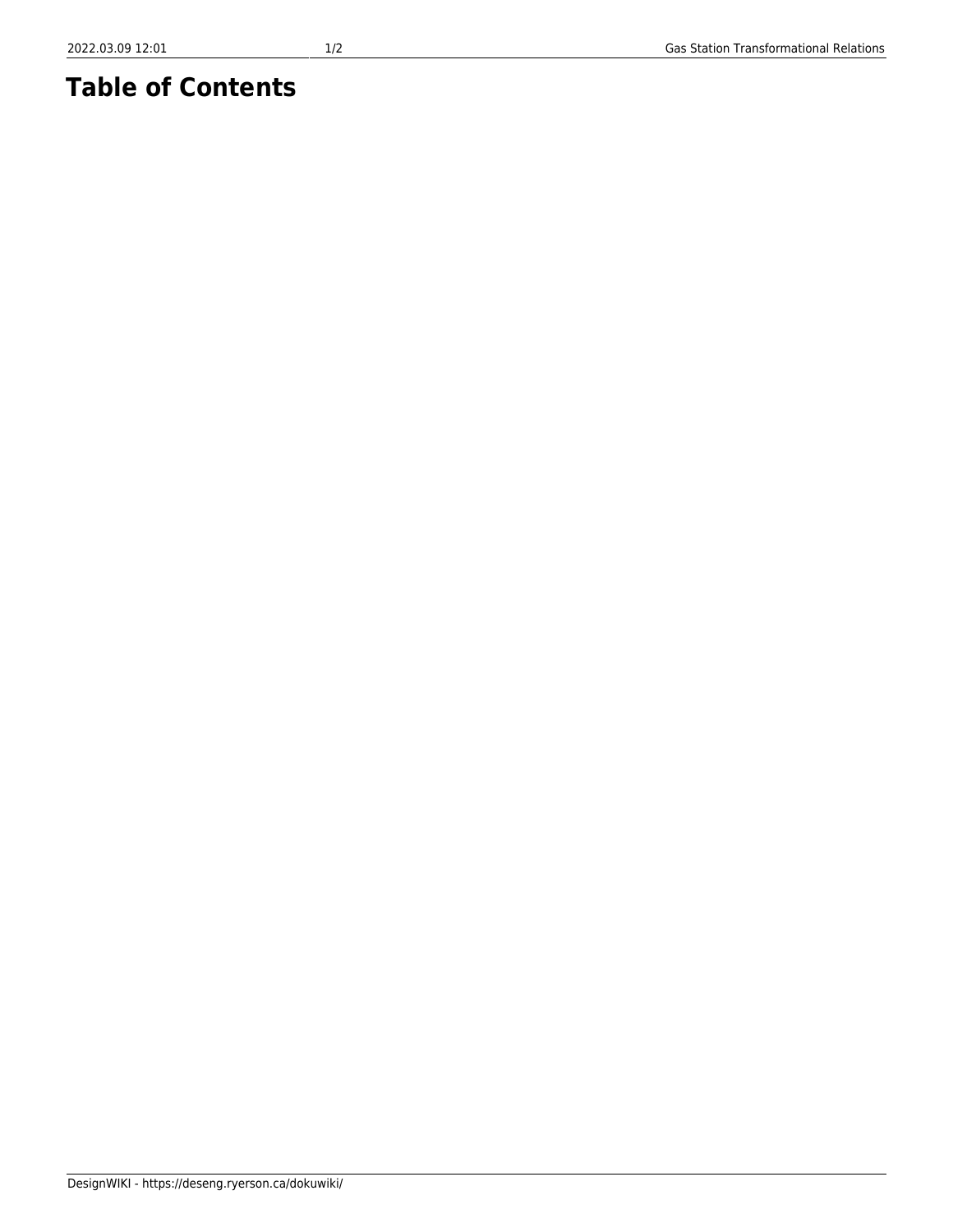| Last update: |                                                                                                                                |
|--------------|--------------------------------------------------------------------------------------------------------------------------------|
| 2020.03.12   | design:gas_station_transformational_relations https://deseng.ryerson.ca/dokuwiki/design:gas_station_transformational_relations |
| 13:30        |                                                                                                                                |